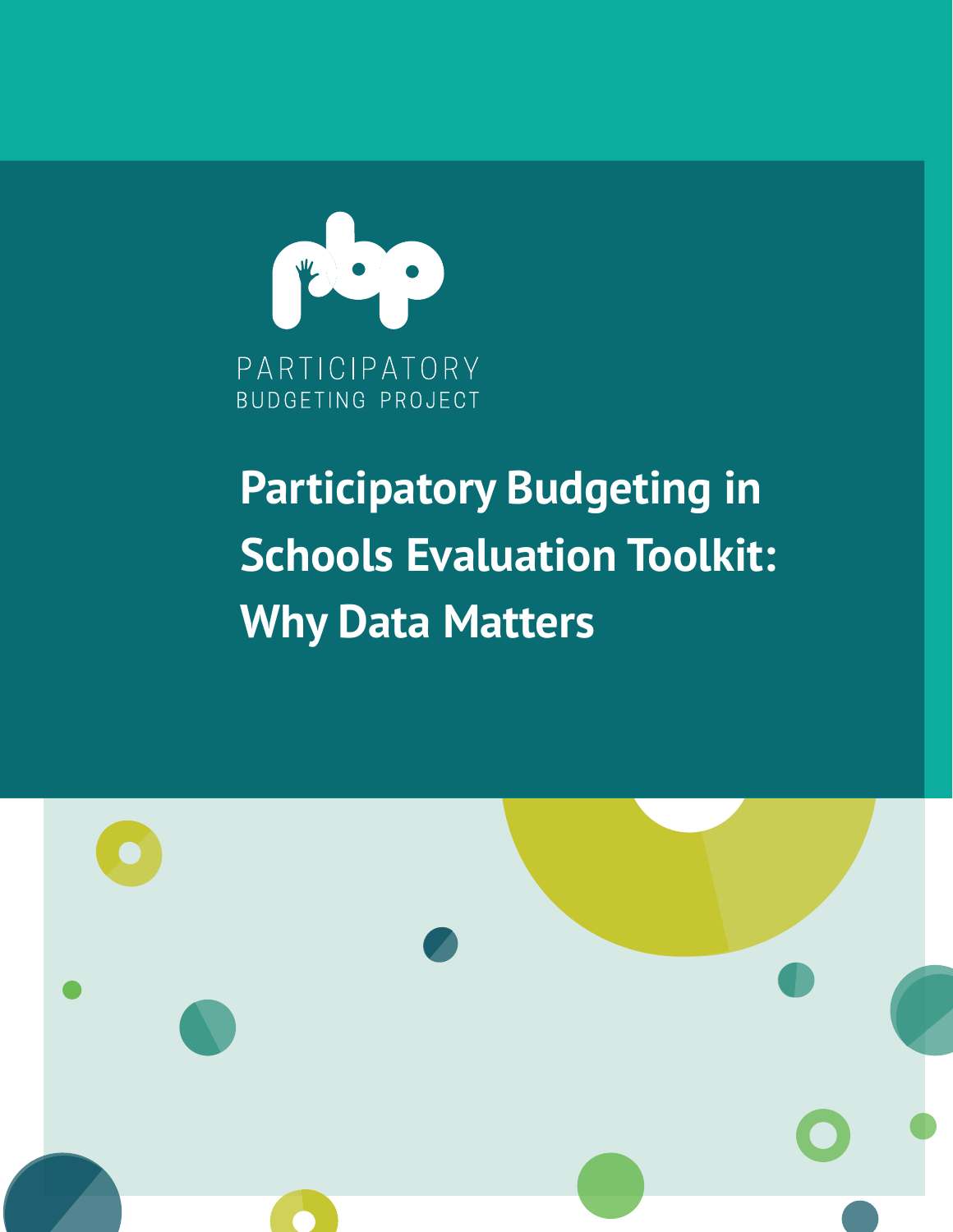### **Why Data Matters**

Research and evaluation have been critical to the expansion and improvement of participatory budgeting (PB) since it first came to North America in the early 2000s. Local evaluators and researchers took on the task documenting how PB unfolded locally to show what's working well and what can be improved. By examining how PB works, who takes part, and how it impacts local communities and democracy, evaluation data can be used to make the case for why PB should be continued and expanded.

#### **Why is it important to do evaluation?**



The data collected as part of evaluation processes helps:

- Stakeholders better understand and communicate the transformative power and benefits of PB.
- Celebrate the work that goes into the process, strengthens the credibility of PB, secure or maintain funding in future years, and spreads the program to new schools.
- Determine if participation is equitable.
- Identify what impacts the program has on students and the school community at large.
- Students and educators improve future PB process by giving people a chance to identify both strengths and growth opportuntiies.
- Students reflect on their experiences and share what they've learned.
- Track whether you met the goals you set together.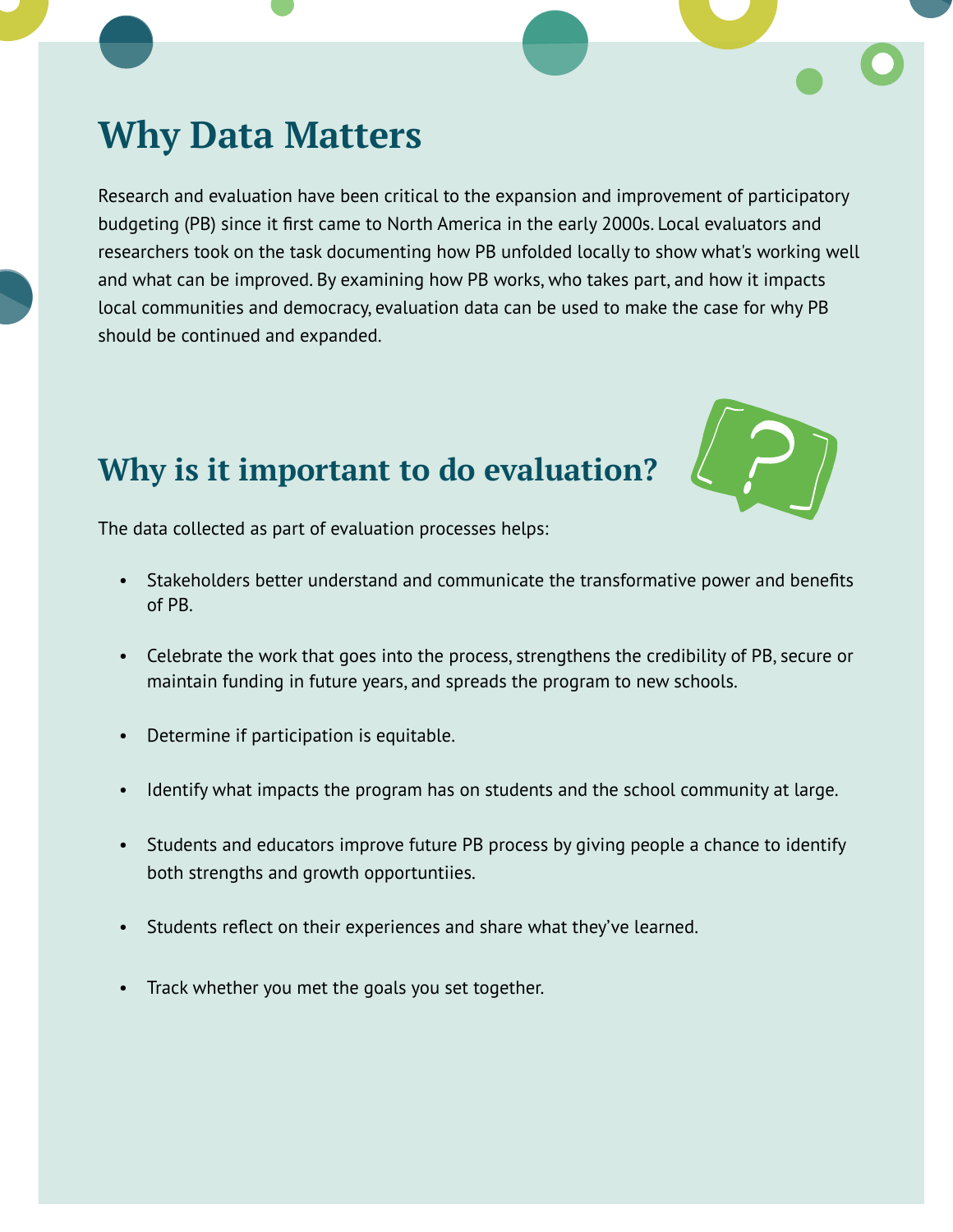## **What kind of data does PBP track?**

Over the past decade, Participatory Budgeting Project (PBP) has both collected data directly and played a coordinating role to identify best practices and share information.

PBP's Process Tracking Database contains basic descriptive information about all the PB

processes in the US and Canada. We use it to power [this interactive map](https://pbpmaps.carto.com/builder/8246bbbd-33c6-4fce-a26a-a241adb29e6d/embed). As the most comprehensive list of PB processes in the US and Canada, this database makes it possible to tell the story of the growth of PB to new locations and to new contexts like schools. Take a quick look at the map and make sure your process shows up. If it doesn't, please fill out this [data](https://docs.google.com/forms/d/e/1FAIpQLSeYQsO57FA0qV0qLH72VCm4qdwTIHiUfpD6EJGTG46B878Weg/viewform)  [submission form](https://docs.google.com/forms/d/e/1FAIpQLSeYQsO57FA0qV0qLH72VCm4qdwTIHiUfpD6EJGTG46B878Weg/viewform) so that your story can be included.

Process tracking does not track individual-level data about who takes part, so it is of limited value for evaluating PB. That's why people who help implement PB play such a crucial role in collecting data for evaluation. PBP offers this toolkit and accompanying survey and debrief templates to help make these efforts easy and effective.

### **Best Practices for School PB Evaluation**

This guide outlines several options for evaluation, but at a minimum we recommend:

- Holding a debrief at the end with input from all stakeholders (students on PB Committee, teachers, staff, admin, parents/guardians).
- Conducting a pre-survey of PB Committee members at the beginning of the process and a post-survey after the vote.
- Tracking aggregate data on the main results of the process (such as the number of ideas collected and the voter turnout) and the design of the process (such as the budget size and how the PB Committee was recruited).

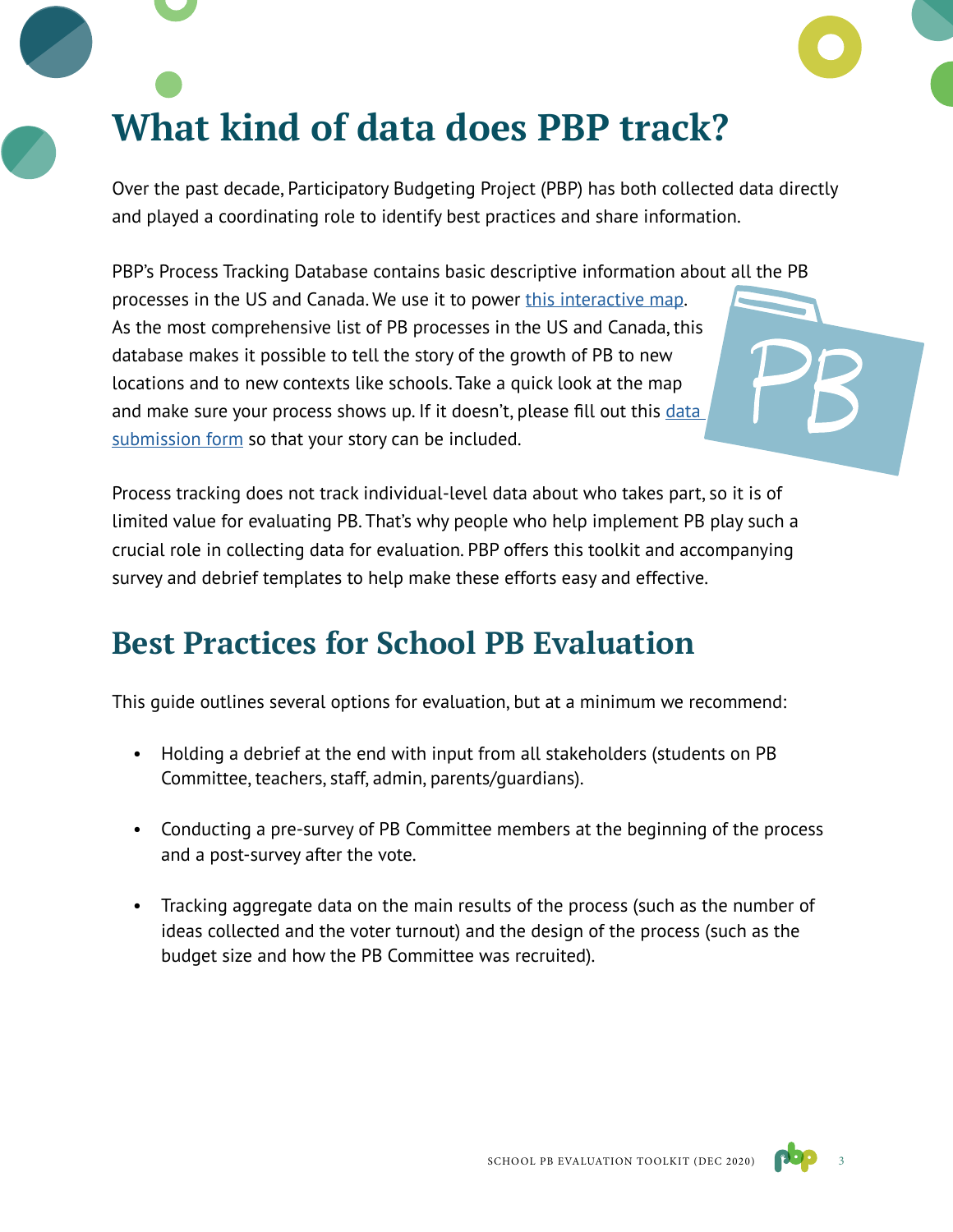### **Kinds of PB Evaluation**

When we talk about evaluating PB, we are talking about three types of evaluation you should consider for your school's PB process.

#### **Participation Evaluation**

Participation evaluation collects data about who is participating and how. This is essential because one of the central goals of PB is to establish a democratic process that is not only open to anybody in principle, but that actually succeeds in equitably eliciting the involvement of communities as a whole. We want to make sure that the process is not dominated by the "usual suspects" who are already privileged in engaging in civic life and want to make sure that communities that have been historically marginalized from centers of power are participating deeply as well.



In schools, this means making sure that all grades, all demographics, and groups like English language learners and students with disabilities can all meaningfully participate. If a process allows adults to vote (families and/or teachers/staff), it means ensuring that students still play a leading role throughout the process. While this applies to participating in the voting and idea submission stages, it is particularly important in the context of sitting on the PB committee (i.e., students leading the process and developing project proposals—sometimes called budget delegates) because a lot of influence over the outcomes is exercised at the stage of developing project ideas into feasible proposals listed on the ballot.

Specific measures of participation evaluation include: the number of people taking part in each stage of the process (e.g. submitting ideas, developing project proposals, and voting); the age, gender, and race/ethnicity of participants; and the typical grades and degree of school involvement of participants.

PARTICIPATORY BUDGETING PROJECT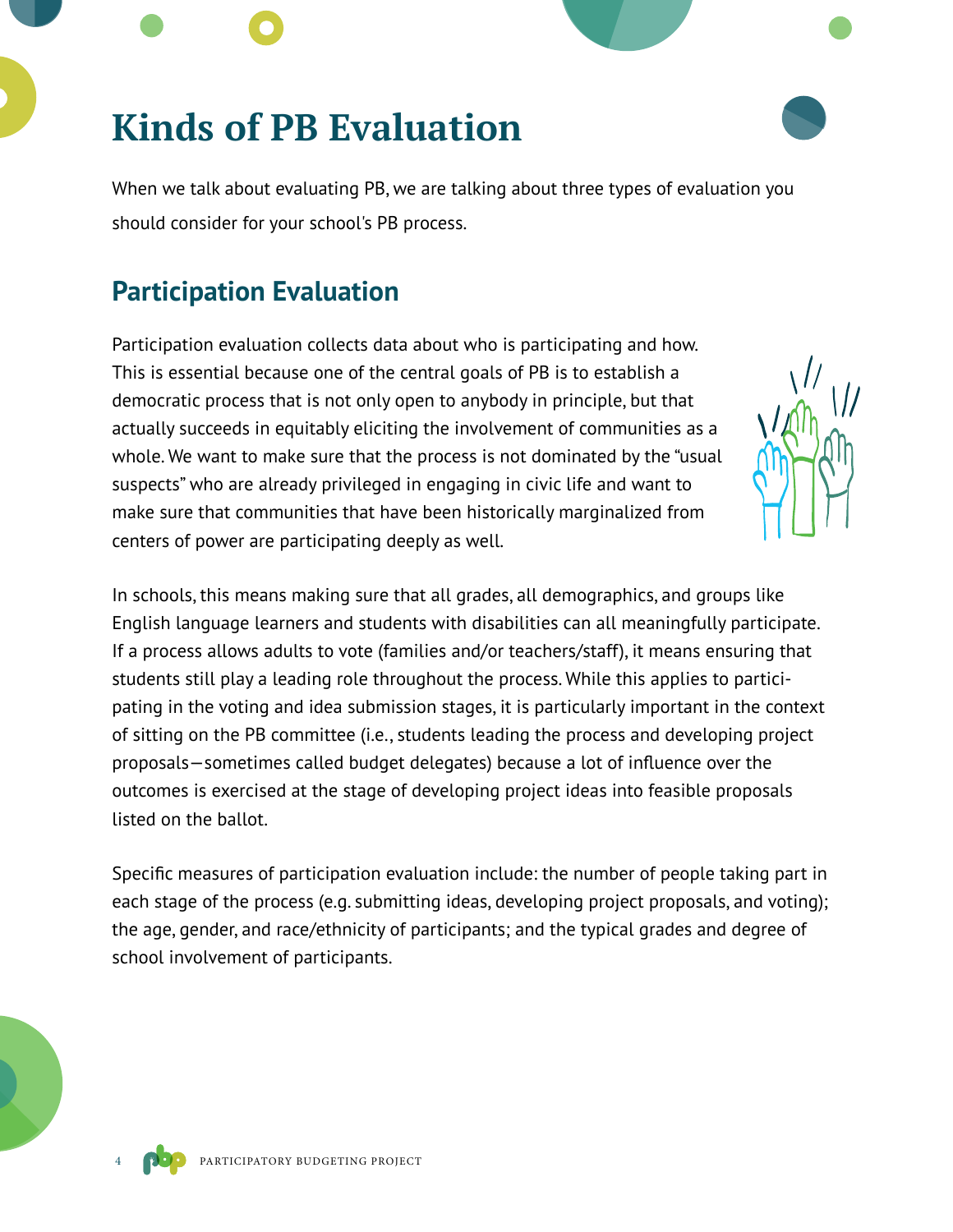#### **Impact Evaluation**

Impact evaluation measures the effects that the PB program has on individual participants and on the school community as a whole. This includes assessing if the PB process fosters a sense community within the school, strengthens feelings of self-efficacy and empowerment, and develops "building blocks" of civic engagement. On an individual level, do students gain knowledge, learn skills, shift their attitudes, or change their practices after participating in PB? On the campus level, does the school climate improve?

Measuring impact evaluation involves surveys or interviews. In order to gauge change, it is essential to obtain data using the same tools both before and after the implementation of the program. This isn't always feasible to do for the whole population of students who take part in voting, but it is really valuable to at least do so for students who serve on the PB Committee.

PBP's survey templates are designed to be short and accessible so they include some of the most important questions about student knowledge, attitudes, skills and practices. For example, to measure changes in attitudes, there are questions like, "Do you feel you have a voice in decision-making?" To assess the development of skills, the survey asks how comfortable students are leading a discussion with other students, speaking in front of a classroom, and organizing others to solve a problem. To estimate shifts in practices, surveys question whether students speak to teachers one-on-one, what their attendance, grades and extracurricular activities look like, and whether they have participated in civic activities such as volunteering.

#### **Process Evaluation**

Process evaluation aims to gain information that can help make the operation of the PB process better in the future. This information can be gathered from participants, the PB coordinators, other educators and administrators, and parents/guardians. It asks questions like: What worked well? What needs improvement? How could the process be different in the future? Process evaluation is like a large-scale brainstorming session about how to improve the initiative in the future.



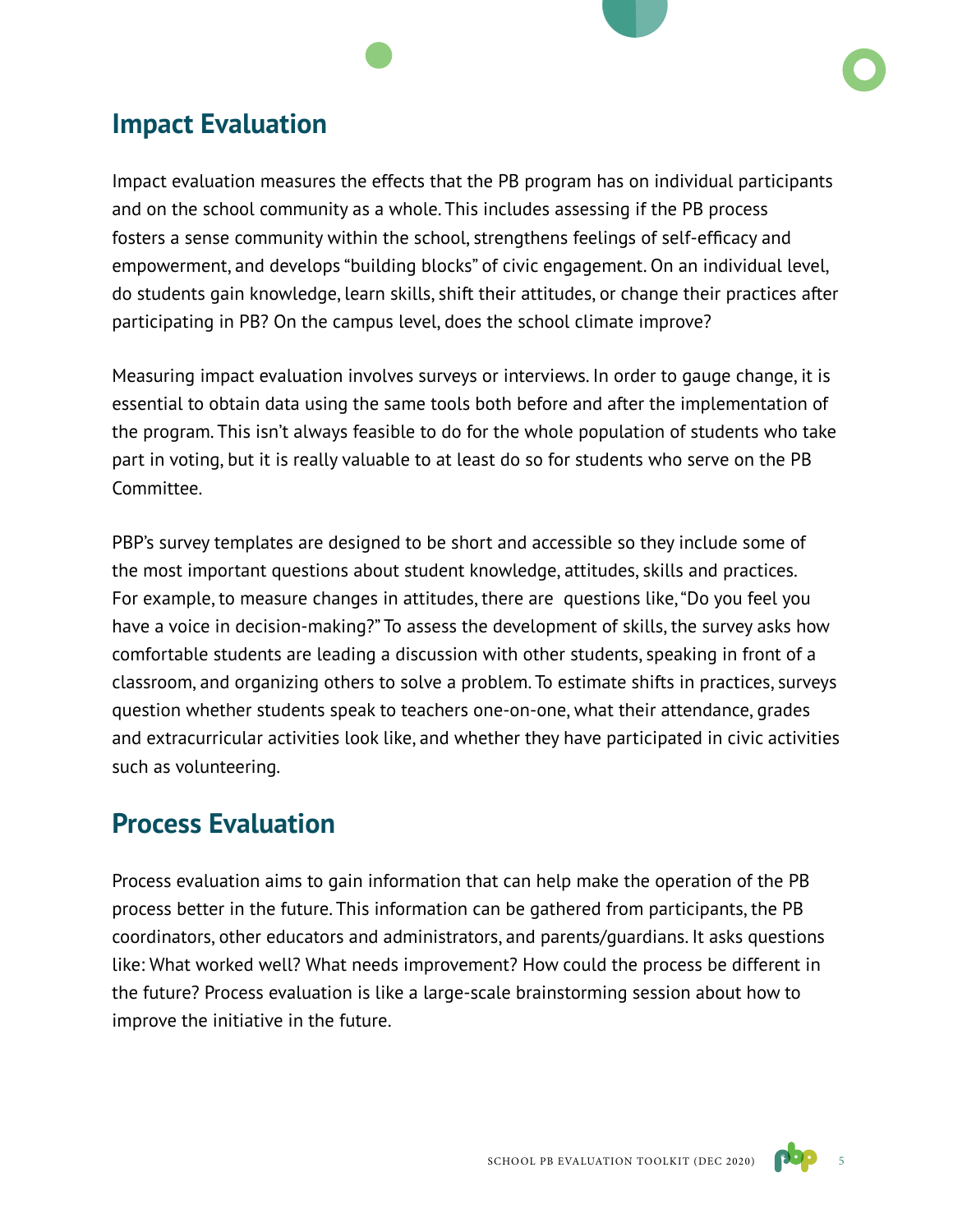### **Stages of Data Collection**

Each of PBP's evaluation survey templates are designed to be utilized at one of three stages in the PB process. Surveys of PB Committee members/ budget delegates are intended to serve the purposes of impact and participation evaluation. A pre-program survey is designed for the very outset of the process, ideally when the Committee meets for the first time before much work has begun. It has a nearly identical counterpart to be administered at the end of the cycle, right after winning projects have been selected (this may be some time before projects are actually implemented).

Surveys of voters can be distributed at the time of voting. They therefore reach a far wider segment of the student population. Yet they are typically shorter than PB committee surveys and are not usually administered both before and after the program so they are less useful for measuring impact evaluation. Their main purpose is thus to contribute to process evaluation.

#### **Evaluating PB for Different Age Groups**



Just as the goals for PB in a 2nd grade class will differ from PB in a 12th grade class will differ, so will the goals and methods of evaluating the process. For the youngest elementary school students, the perspectives of teachers and parents are the most important sources of information and evaluation simply asks students whether they experienced the process positively. For the oldest high school students, we can assess impacts of school PB on rather adult-like activities such as volunteering or participating in a protest or gathering information about attitudes related to the goals of the process like their sense of belonging to school community. Please keep this in mind while reviewing any of our survey example or templates.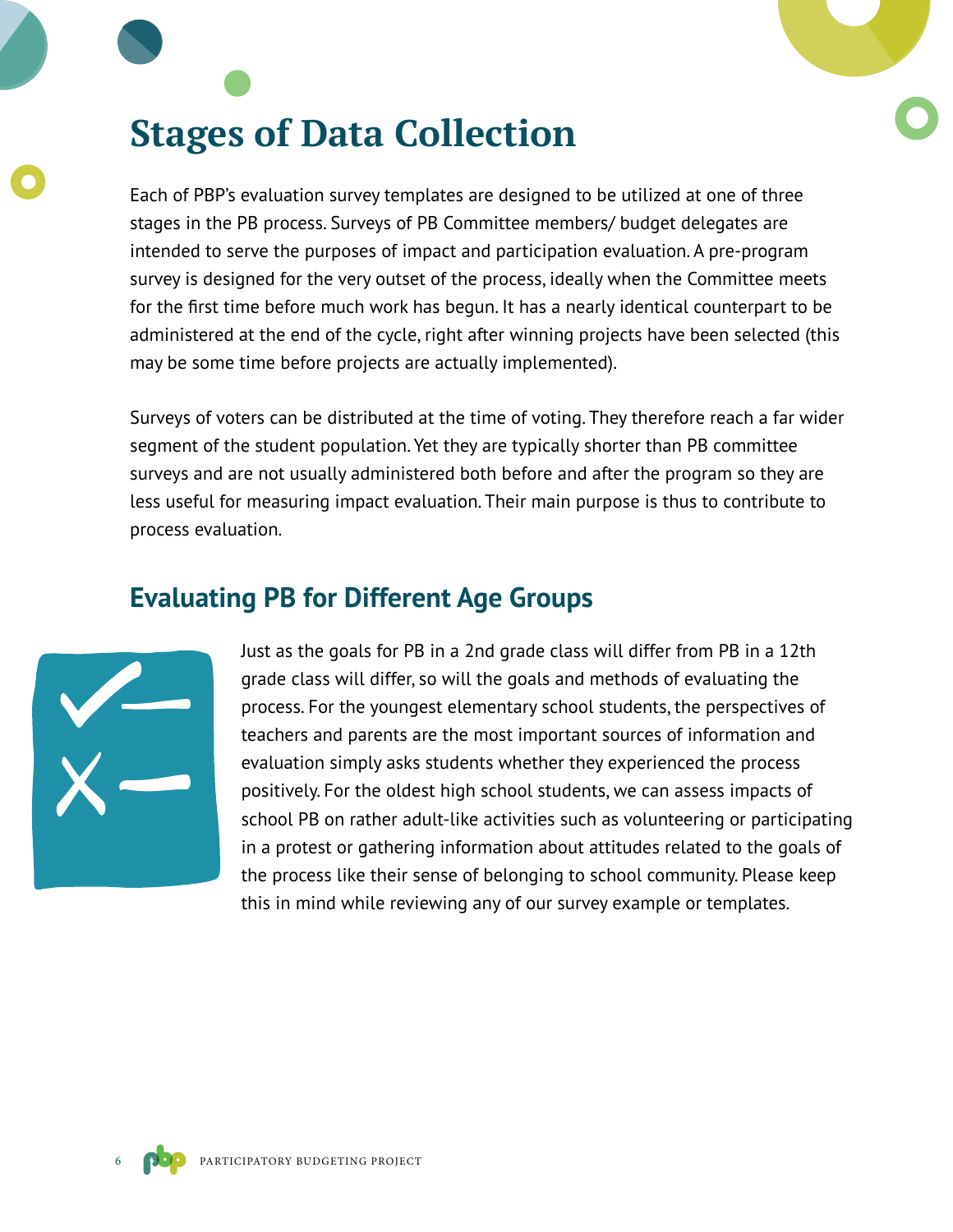### **Evaluation Options**

School PB programs will have differing evaluation needs and capacities to dedicate to it. We suggest that even smaller-scale programs will benefit greatly from the insights that can be gained by reaching out to the people most deeply involved with the process—the PB Committee and the adults that play key roles running the program. We then offer additional tools for programs that have more capacity to dedicate to evaluation or which have a greater need for detailed information about PB's impacts (such as pilot programs that will soon be scaled up, reports to funders, etc.).

#### **Minimum Evaluation Recommendations**

- Collect data on the main results of the PB process, including the budget, the number of ideas collected, number of projects on the ballot, the number of voters, the distribution of participants by grade levels, ethnicity, or goal-based criteria (e.g., if a goal was to get English Language Learners more involved, collect data to help you determine the success of your efforts).
- At the beginning of the process, collect pre-survey data from members of the PB Committee and collect post-survey data from them after the vote.
- At the end of the process, hold a debrief to celebrate the process and learn from the experiences of all the participants involved in PB (e.g., PB Committee members, teachers, staff, administrators, and parents or caretakers if relevant).



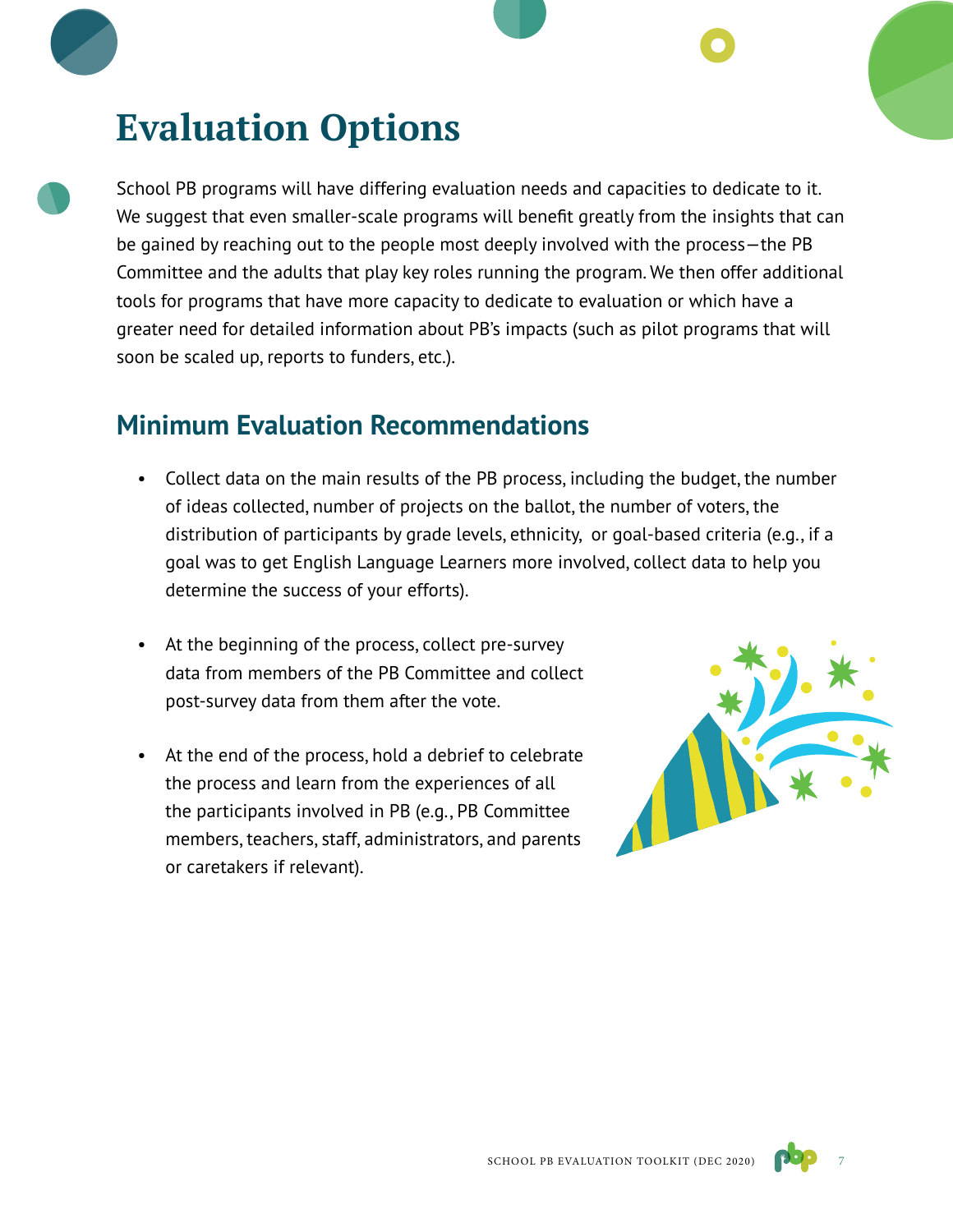#### **Additional Evaluation Recommendations**

- Collect data about how voters feel about the process and data about who is voting
- Collect data during idea collection by adding one or two questions to the idea collection form, or doing a pre- and post-survey of those who submitted ideas
- Collect data specific to the goals of your school or district's PB process. If the goal of your process is to establish or build a sense of community at your campus, then you may want to collect data on atttidues or beliefs related to that.
- Keep a living document to jot down immediate reflections or highlights learned throughout the process. For example, did PB idea collection identify needs that could not specifically be addressed through PB but that schools could continue to work on? Was additional funding (beyond what was initially announced) allocated to projects identified in PB?

| <b>Focus of Evaluation</b> | <b>Resources</b>                                                                                                                              |
|----------------------------|-----------------------------------------------------------------------------------------------------------------------------------------------|
| Participation, and Impact  | PB Committee Pre-survey and Post-Survey<br>(middle/high school student example)<br><b>Questions for customizing surveys</b>                   |
| Process                    | <b>PB Committee Debrief (can be done with</b><br>teachers and administrators as well)<br><b>Self-reflection Questions (elementary school)</b> |

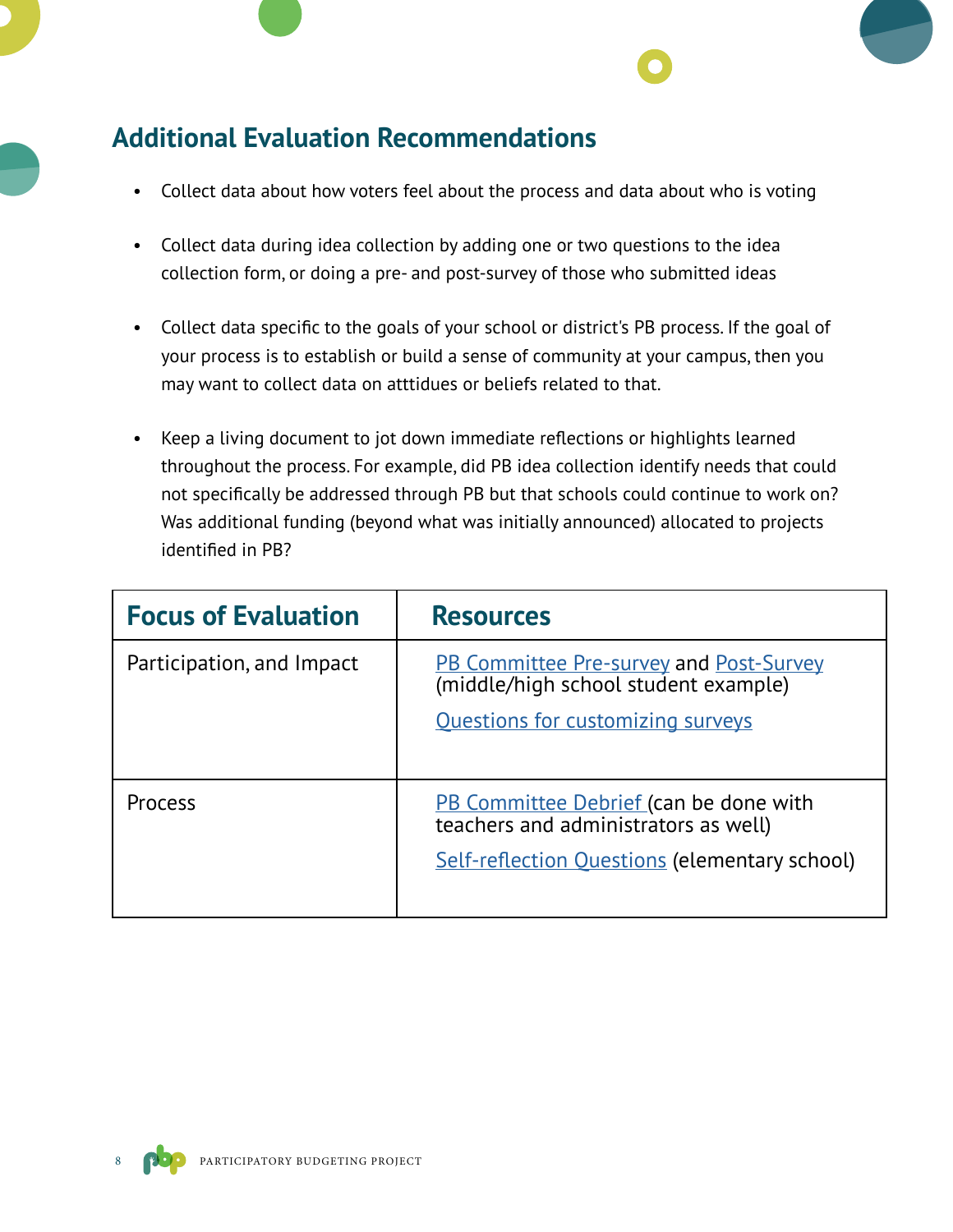### **Data Sharing and Management**

We encourage schools to systematically document information both to make it easy to reflect on what happened at the initial phases when you get to the end of the process and also because it makes it easier to implement recommended changes in future cycles. And considering that participatory budgeting is inherently about building transparency into decision-making processes, schools often share results of PB with student, other educators, and with PBP!

That's why we recommend deciding early how data will be stored and managed. In addition to thinking about how you might want to share the data you collect, you should also consider how you'll be collecting the data. If you are using digital data management like saving digital copies of everything on your computer or on cloud-based services but plan do evaluation on paper, then you will need to account for the time it takes to enter the paper data into a digital format to keep everything in the same place. Paper evaluations with mostly digital data management will require data entry or scanning whereas digital data can be more easily integrated. However, digital data collection is not always the most accessible. Consider the context of your school and district and the goals of your PB process, and then decide what the best option is for your school PB evaluation.

Share your data or findings with as by contacting info@participatorybudgeting.org! We can use this information to improve the survey tools we recommend and to search for trends across school PB processes.